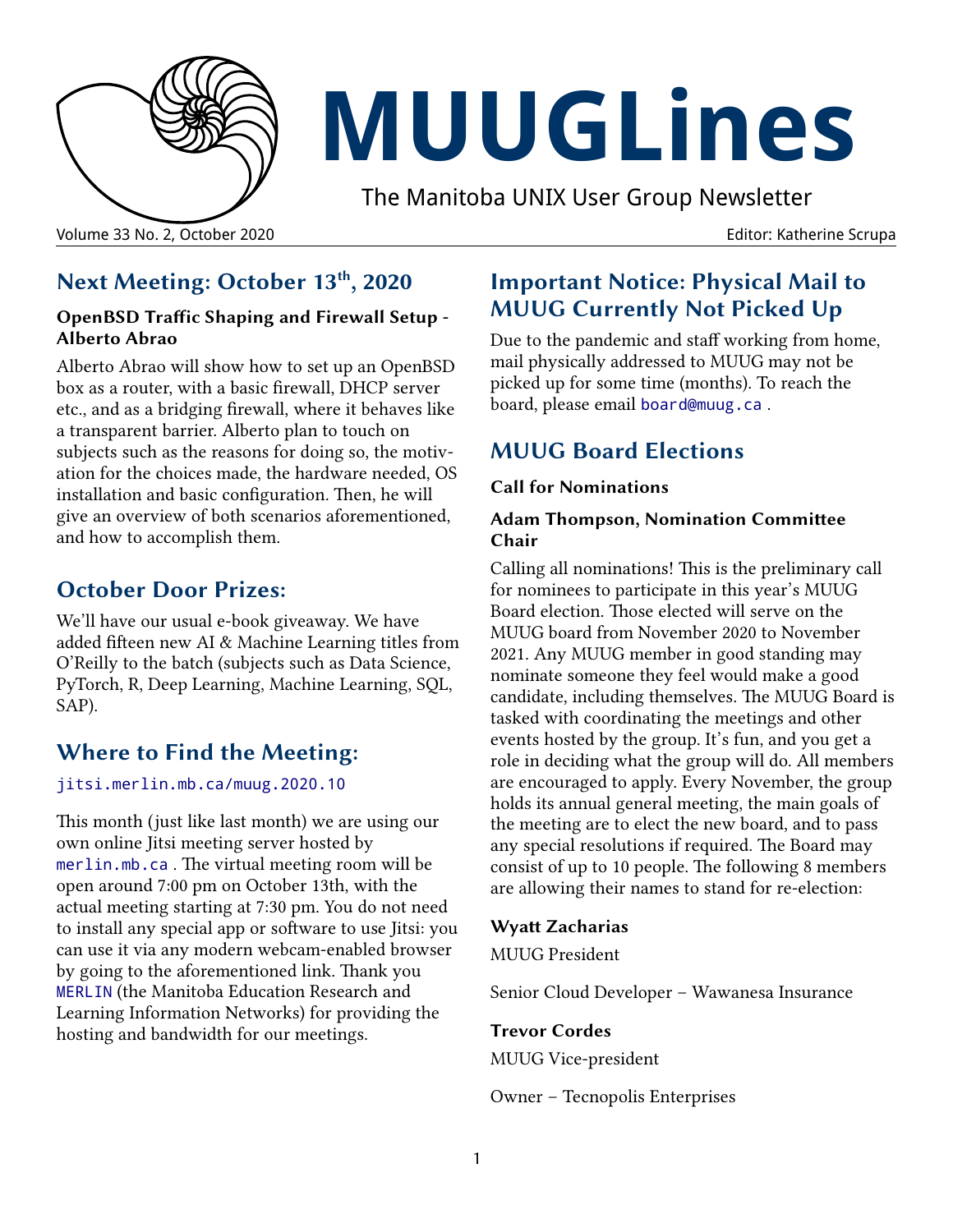**Troy Denton, P.Eng** Senior Telecom Engineer – 24-7 Intouch

**Gilbert Detillieux** MUUG Secretary

Systems Analyst – University of Manitoba

**Brad Vokey** MUUG Treasurer

Owner – Fortress Software

**Kevin McGregor** Systems Specialist – City of Winnipeg

**Katherine Scrupa** LAN Administrator – Steinbach Credit Union

**Adam Thompson** Consultant, Infrastructure Services – MERLIN

**Tyhr Trubiak** Systems Administrator – AFNCloud

## **CVE-2020-1472: "Zerologon" Vulnerability in Netlogon Could Allow Attackers to Hijack Windows Domain Controller**

This CVE prompted a "patch this now" directive from several countries' standards and security groups.

The privilege escalation stems from insecure usage of AES-CFB8 encryption for Netlogon sessions. An important part of the encryption algorithm requires a randomized initialization vector (IV), but the implementation used a fixed 16-bit value. This flaw allows an attack to impersonate any machine when talking to a Domain Controller. It can be further abused to completely take over the Windows domain.

[https://www.tenable.com/blog/cve-2020-1472](https://www.tenable.com/blog/cve-2020-1472-zerologon-vulnerability-in-netlogon-could-allow-attackers-to-hijack-windows) [zerologon-vulnerability-in-netlogon-could](https://www.tenable.com/blog/cve-2020-1472-zerologon-vulnerability-in-netlogon-could-allow-attackers-to-hijack-windows)[allow-attackers-to-hijack-windows](https://www.tenable.com/blog/cve-2020-1472-zerologon-vulnerability-in-netlogon-could-allow-attackers-to-hijack-windows)

# **Beware Updating Thunderbird (78.x.x)**

Version 78 has major changes, notably affecting addons. MailExtension API add-ons are the only supported extensions. Other add-ons will break, so check your extensions and contact their providers if you can't determine what API they use.

General advice is to wait for an upgrade path.

Built-in support for OpenPGP has been temporarily disabled due to some outstanding issues.

On a more positive note, there are many UI improvements, and the Lightning calendar has now been fully incorporated into Thunderbird.

#### [https://betanews.com/2020/07/16/](https://betanews.com/2020/07/16/thunderbird-78/) [thunderbird-78/](https://betanews.com/2020/07/16/thunderbird-78/)

# **Eighteen Months of DDoS by TV**

After a year-and-a-half of grief for local villagers, electrical engineers in Wales were finally able to identify an offending device causing broadband outages starting at 7am.

The TV was emitting a single high-level impulse noise.

A chief engineer noted,

*"We'd just advise the public to make sure that their electric appliances are properly certified and meet current British standards."* 

No mention was made on the brand, model, or age of the television.

[https://arstechnica.com/information](https://arstechnica.com/information-technology/2020/09/old-tv-set-interfered-with-villages-dsl-internet-each-day-for-18-months/)technology/2020/09/old-tv-set-interfered[with-villages-dsl-internet-each-day-for-18](https://arstechnica.com/information-technology/2020/09/old-tv-set-interfered-with-villages-dsl-internet-each-day-for-18-months/) [months/](https://arstechnica.com/information-technology/2020/09/old-tv-set-interfered-with-villages-dsl-internet-each-day-for-18-months/)

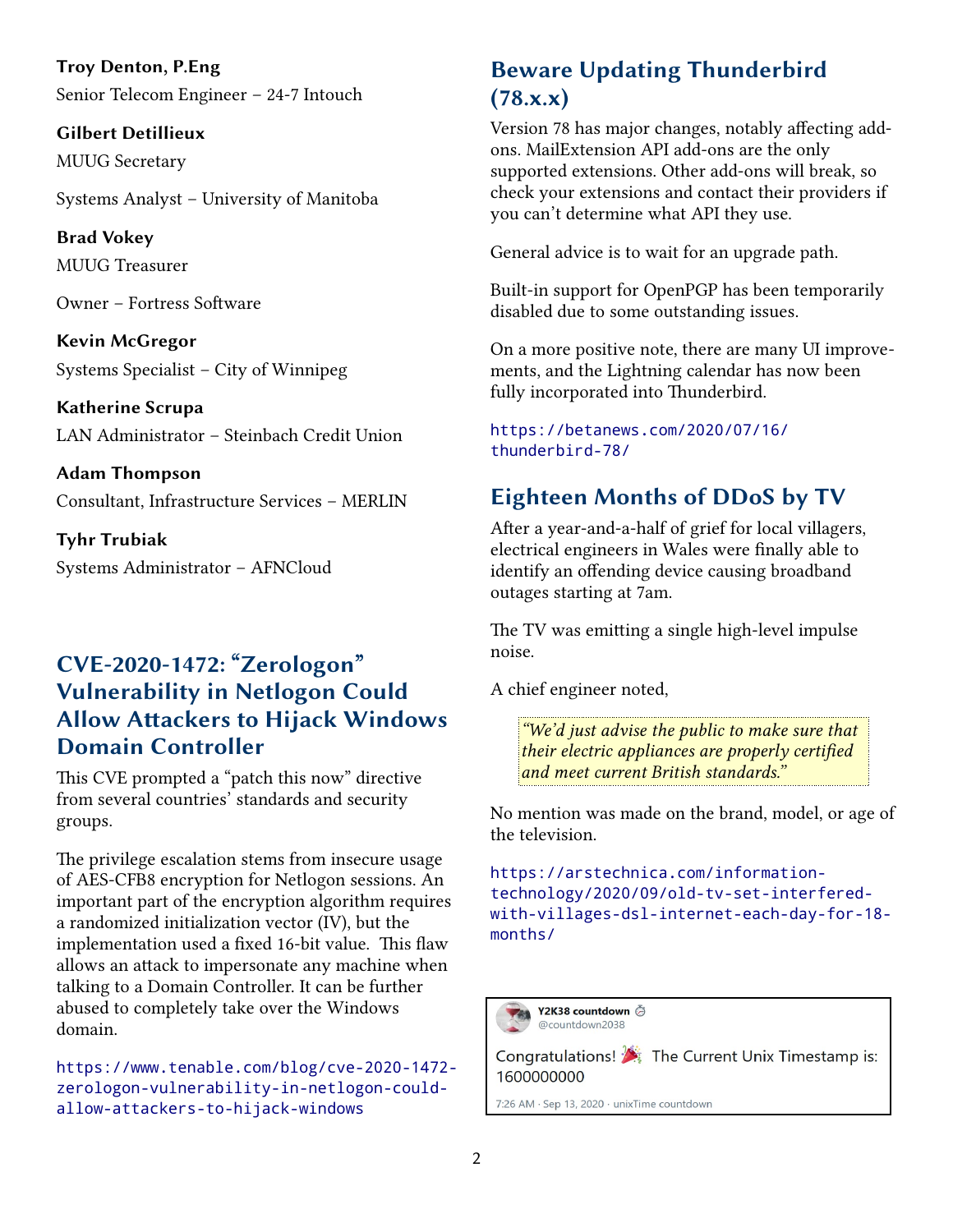## **ack , the grep-like Source Code Search Tool**

ack is an extremely quick search utility written in portable Perl 5. Its primary use is searching large code bases (such as the recently... released? XP codebase).

It has recently-added support for SVG, markdown, and POD.

Started in 2005, and now at version 3.4.0, ack is a mature open-source product. Give it a try if you haven't heard of it before.

<https://beyondgrep.com/>

## **Introducing DOS Subsystem for Linux**

*"A new [Windows Subsystem for Linux] alternative for users who prefer an MS-DOS based workflow. Vim or EDIT? It's your choice. Anything is possible."* 

(The author admits it's not very robust yet, but a fun exercise, regardless.)

<https://github.com/charliesome/doslinux/>

## **Independent Internet Reseller TekSavvy Refuses to Pay Large ISPs Because of Rebates Owed**

On September  $10^{th}$ , the Federal Court of Appeals dismissed appeals by Bell, Bell MTS, Eastlink, Cogeco, Rogers, Shaw, and Videotron. The big ISPs were objecting to a previous judgment finding they had overcharged reseller ISPs over the span of years.

The Court also ordered the appellants to pay court costs for smaller ISPs.

From the Court, with a 3-0 ruling:

*this award reflects the number and complexity of the issues, a good number of dubious merit, which the appellants chose to put in play.*

The big ISPs' argument was that the rates were so low they didn't cover the cost of providing services purchased by their wholesale customers.

Industry Minister Navdeep Bains had concerns "[cheaper] rates may undermine investment in highquality networks, particularly in rural and remote areas"

The CRTC ordered the facilities-based carriers to cut their wholesale capacity rates by up to 43 per cent and chop their access rates up to 77 per cent.

Teksavvy says it is owed tens of millions of dollars.

[https://www.cbc.ca/news/business/teksavvy](https://www.cbc.ca/news/business/teksavvy-bell-rogers-1.5720819)[bell-rogers-1.5720819](https://www.cbc.ca/news/business/teksavvy-bell-rogers-1.5720819)

[https://www.cbc.ca/news/business/crtc](https://www.cbc.ca/news/business/crtc-broadband-court-1.5718922)[broadband-court-1.5718922](https://www.cbc.ca/news/business/crtc-broadband-court-1.5718922)

[https://decisions.fca-caf.gc.ca/fca-caf/](https://decisions.fca-caf.gc.ca/fca-caf/decisions/en/item/485009/index.do) [decisions/en/item/485009/index.do](https://decisions.fca-caf.gc.ca/fca-caf/decisions/en/item/485009/index.do)

## **Underwater Data Centre Survives with 1/8 Failure Rate of a Landbased Data Centre**

In 2018, Microsoft sunk 864 servers with 27.6 petabytes of storage 117 feet deep in the ocean. Results were analyzed when the "data sub" was retrieved this spring. A previous, smaller test was done in 2015.

The lower failure rate is attributed to extremely stable temperature control, reduced corrosion from oxygen and humidity, and lack of physical human interaction.

The intended use of these future data centres, big and small, is to provide cloud-based resources along coasts that require better access. More than half the world's population lives less than 200km of a coastline.

[https://news.microsoft.com/innovation](https://news.microsoft.com/innovation-stories/project-natick-underwater-datacenter/)[stories/project-natick-underwater](https://news.microsoft.com/innovation-stories/project-natick-underwater-datacenter/)[datacenter/](https://news.microsoft.com/innovation-stories/project-natick-underwater-datacenter/)

Aaron Abramov @aarondjents · Sep 20 I once disabled our product for the entire country of Norway for a day because `NO` in YAML evaluates to `false`